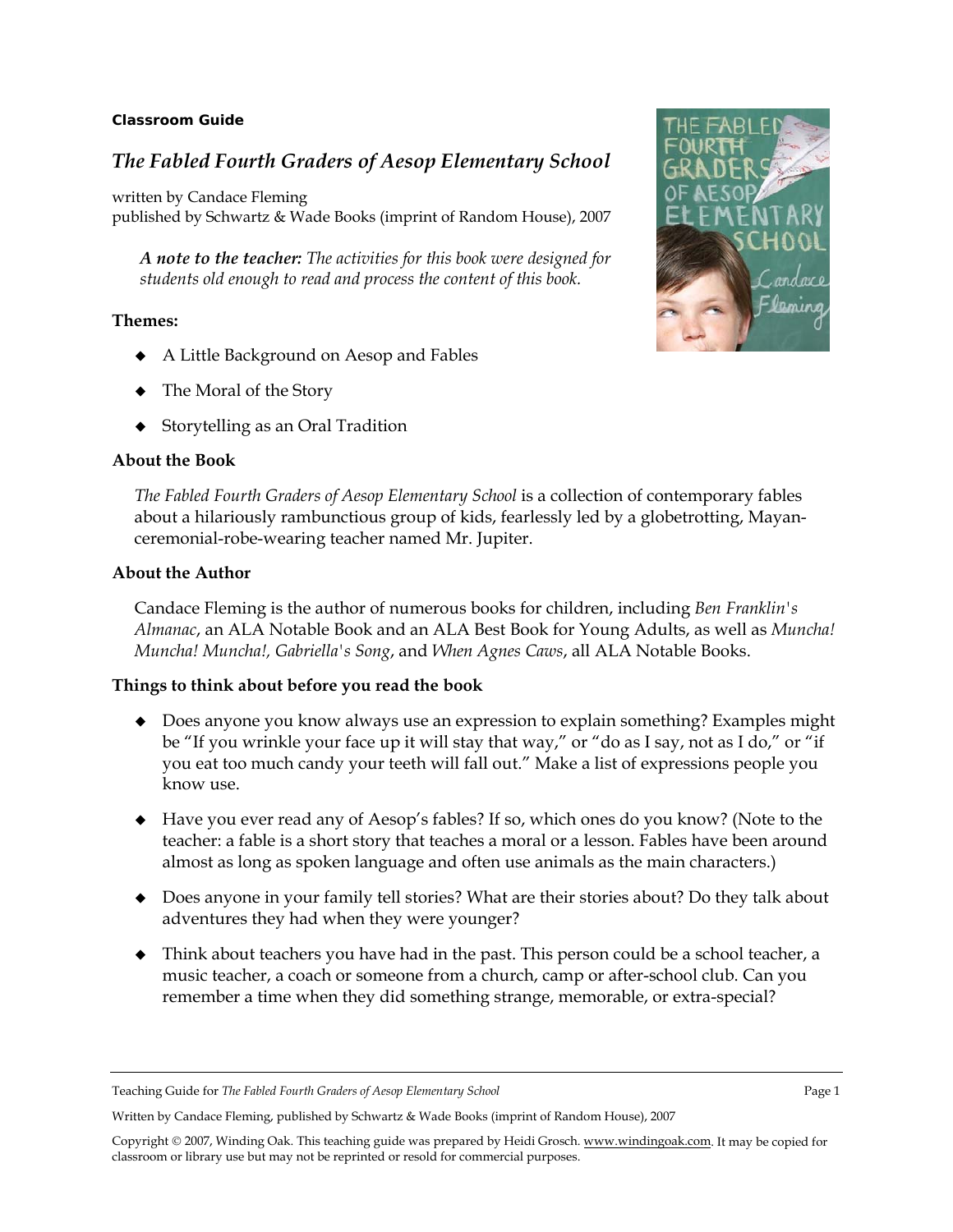# *A Little Background on Aesop and Fables*

### **Who was Aesop?**

Aesop may have lived in ancient Greece (620-560 BC) and he may have been a slave. Many of the fables he is credited with writing were actually created long before his lifetime. Today the phrase "Aesop's Fables" has become a general term to describe any collection of brief fables, usually involving personified animals.

### **What is a fable?**

Fables, short stories that teach a moral or lesson, have been around almost as long as spoken language. Their roots go back to India, where they were connected to the mystical sage Kasyapa, and were adopted by the early Buddhists. It is thought that Socrates changed Aesop's fables into verse while he was in prison. Demetrius Phalereus, another Greek philosopher, created the first collection of these fables around 300 B.C, which was then translated into Latin by the slave Phaedrus, around 25 B.C. Around A.D. 230, Babrius retranslated the fables from these two collections into Greek. The collection was later translated to Arabic and Hebrew, with additional fables from these cultures being added.

# *The Moral of the Story*

### **A CLASSROOM ACTIVITY: USING THE MORAL LESSON AND WORKING BACKWARDS**

- 1. Start with the moral/lesson of a fable. A list is included here from the chapters in *The Fabled Fourth Graders of Aesop Elementary School*.
- 2. Divide the students into small groups and have them brainstorm situations that might result in that moral/lesson being learned. For example: "You can't judge a book by its cover" could relate to a new student in class who looks different from everyone else. Perhaps he/she is beautiful/rich/outgoing and everyone is in awe until they see an uglier side. Or perhaps a family sits down to a meal that looks unappetizing but tastes wonderful. Let the students play with all kinds of different scenarios.
- 3. Put groups together and have them share their probable plots with each other.
- 4. Have each group select one brainstormed scenario.
- 5. Remind them of storytelling elements: every story needs a beginning, middle and end; the story needs characters, a setting, and a conflict; the moral of a fable comes at the end after a conflict/problem has been resolved.
- 6. Talk about the structure of a fable. Look at four or five fables. What elements do all the fables share? Are they different in any way? Use your discoveries to support the following activities.

Teaching Guide for *The Fabled Fourth Graders of Aesop Elementary School* Page 2

Written by Candace Fleming, published by Schwartz & Wade Books (imprint of Random House), 2007

Copyright © 2007, Winding Oak. This teaching guide was prepared by Heidi Grosch. www.windingoak.com. It may be copied for classroom or library use but may not be reprinted or resold for commercial purposes.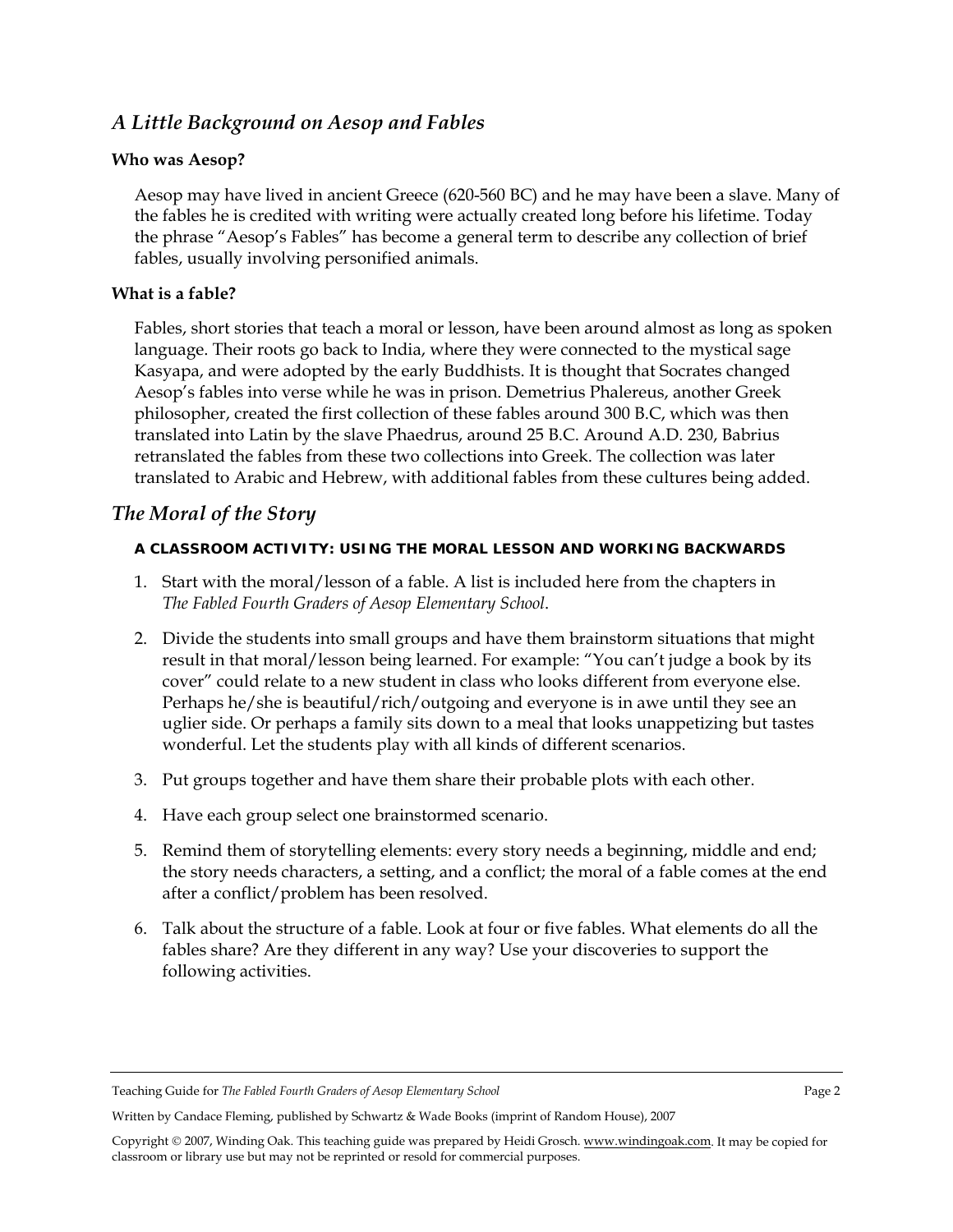- 7. Options for expanding scenarios created from fable morals/lessons:
	- a. Act it out: Have the students create a short play/skit based on their scenario. Have each group perform their final piece for the rest of the class.
	- b. Write a story: Have the students write a story based on one of the scenarios they discussed. Illustrate if desired and share with the rest of the class.
	- c. Create a cartoon: Using the form provided on page 5, have the students create a simple cartoon of the scenario they choose. The moral/lesson will be in the last box (#8). The eight parts might be:
		- 1) Introduce the characters
		- 2) Introduce the setting
		- 3) Introduce the problem
		- 4) Have the character encounter the problem
		- 5) Have the character search for a solution
		- 6) The character continues to look for a solution
		- 7) The character finds a solution
		- 8) Moral/lesson

For example, in the story of the crow and the pitcher the images would be:

- 1) A crow that is very thirsty
- 2) A large tree with a pitcher of water sitting on a table—perhaps a picnic setting
- 3) The crow sees the pitcher and tries to take a drink.
- 4) His beak isn't long enough
- 5) He sees a stone on the ground.
- 6) He puts a stone in the pitcher.
- 7) He fills the pitcher with stones and the water comes to the top.
- 8) The crow is drinking and the moral is stated.

Teaching Guide for *The Fabled Fourth Graders of Aesop Elementary School* Page 3

Written by Candace Fleming, published by Schwartz & Wade Books (imprint of Random House), 2007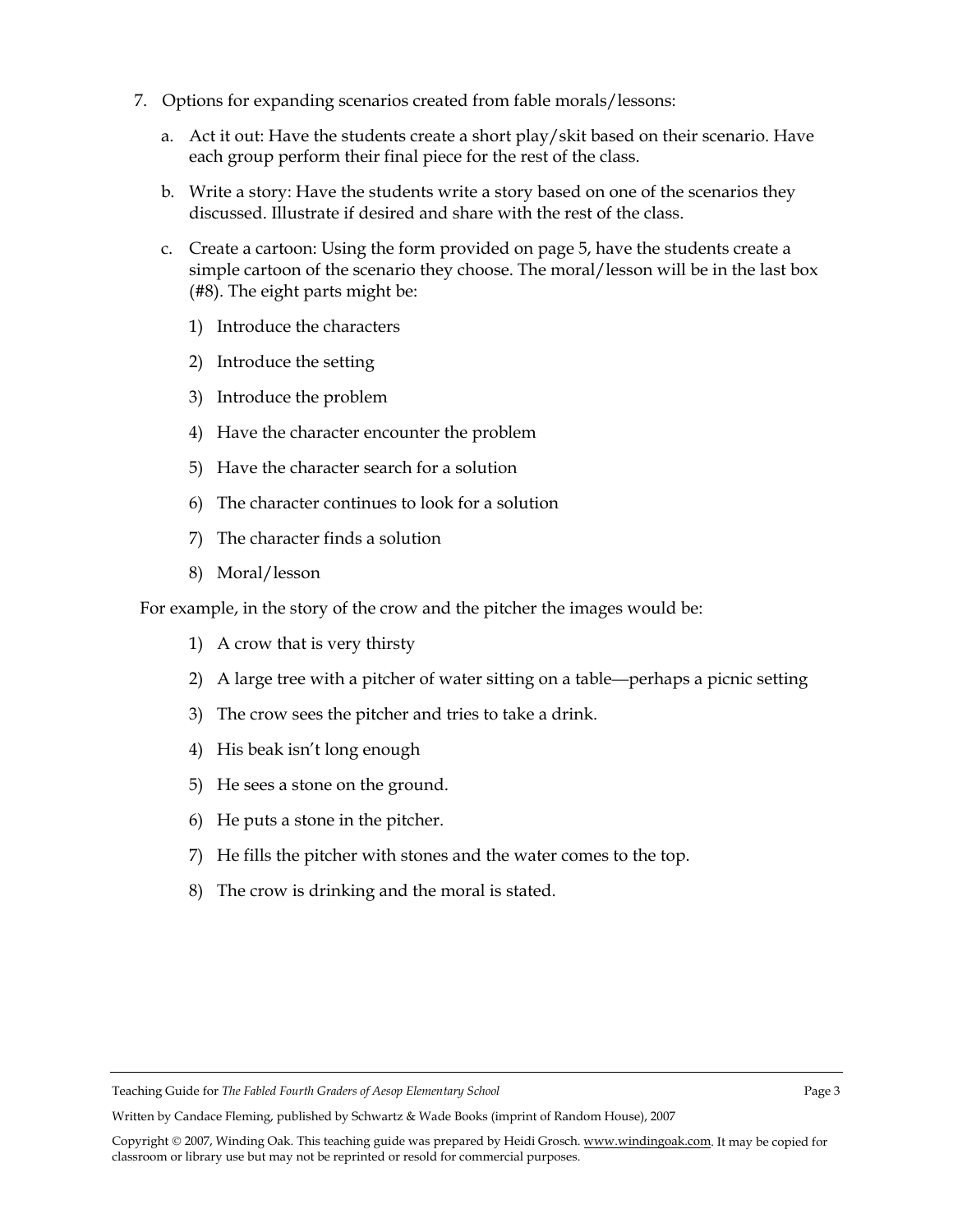#### **MORAL LIST**

- It is one thing to talk about it, another to do it. *(Mr. Jupiter Goes Fourth)*
- He laughs best who laughs last. (*The Absent Minded Morning*)
- You can't judge a book by its cover. (*The Librarian in Love*)
- Try to please all, and you end up by pleasing none. (*Picture Day*)
- It is wise to prepare for today for the wants of tomorrow. (*Dance, Stanford, Dance*)
- Be careful what you wish for, it might come true. (*Calvin Goes to Kindergarten*)
- Liars are not believed even when they tell the truth. (*The Boy Who Cried Lunch Monitor*)
- One good turn deserves another. (*Please Don't Tease Ashley Z.)*
- The squeaky wheel gets the grease. (*Pffft!)*
- Slow and steady wins the race. (*There Once Was a Man from Dancart*)
- In times of dire need, clever thinking is the key. (*The Bad, the Beautiful, and the Stink*y)
- Necessity is the mother of invention. (*Dewey or Don't We?)*
- Half a handful is better than none. (*Ham and Beans*)
- Honesty is the best policy. (*Missy's Lost Mittens*)
- No act of kindness—no matter how big or how small—is ever wasted. (*Sticks and Stones*)
- Time is often wasted on things of little consequence. (*March Madness*)
- Misery loves company. (*Catch!)*
- Those who pretend to be what they are not, sooner or later find themselves in deep water. (*The Problem with Being Earnest*)
- Practice what you preach. (*Humphrey's Lunch*)
- Don't count your chickens before they're hatched. (*The Spelling Goddess*)
- Appearances aren't everything. *(First Kiss*)
- There is a time and place for everything. (*Mr. Jupiter Tables the Fifth*)

#### **Curriculum connections:**

writing, history, teamwork, social skills, literature

Teaching Guide for *The Fabled Fourth Graders of Aesop Elementary School* Page 4

Written by Candace Fleming, published by Schwartz & Wade Books (imprint of Random House), 2007

Copyright © 2007, Winding Oak. This teaching guide was prepared by Heidi Grosch. www.windingoak.com. It may be copied for classroom or library use but may not be reprinted or resold for commercial purposes.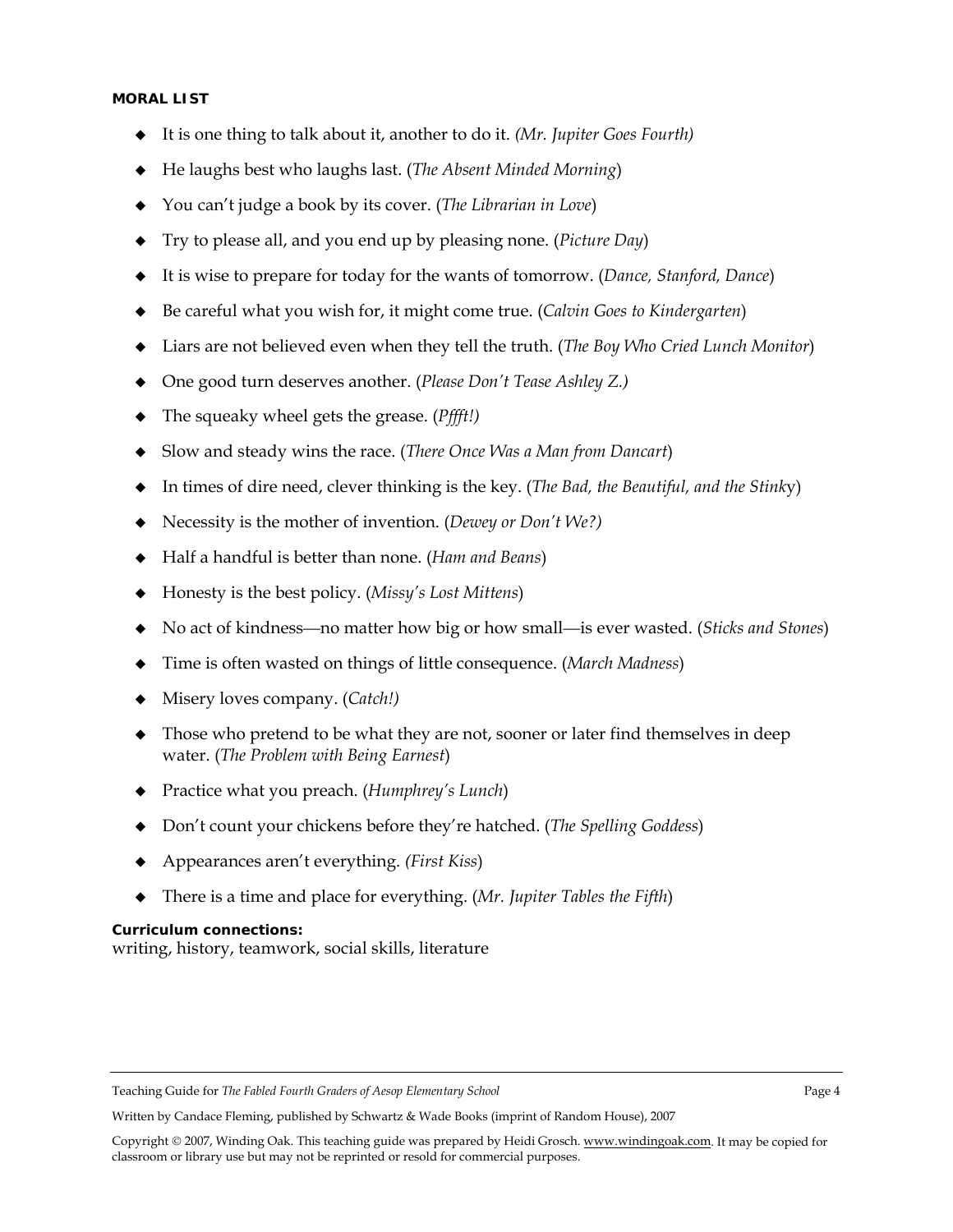## *A Cartoon Fable* by \_

| $\mathbf{1}$   | $\overline{2}$ |
|----------------|----------------|
| $\mathfrak{Z}$ | $\overline{4}$ |
| 5              | $\sqrt{6}$     |
| $\overline{7}$ | 8              |

Teaching Guide for *The Fabled Fourth Graders of Aesop Elementary School* Page 5

Written by Candace Fleming, published by Schwartz & Wade Books (imprint of Random House), 2007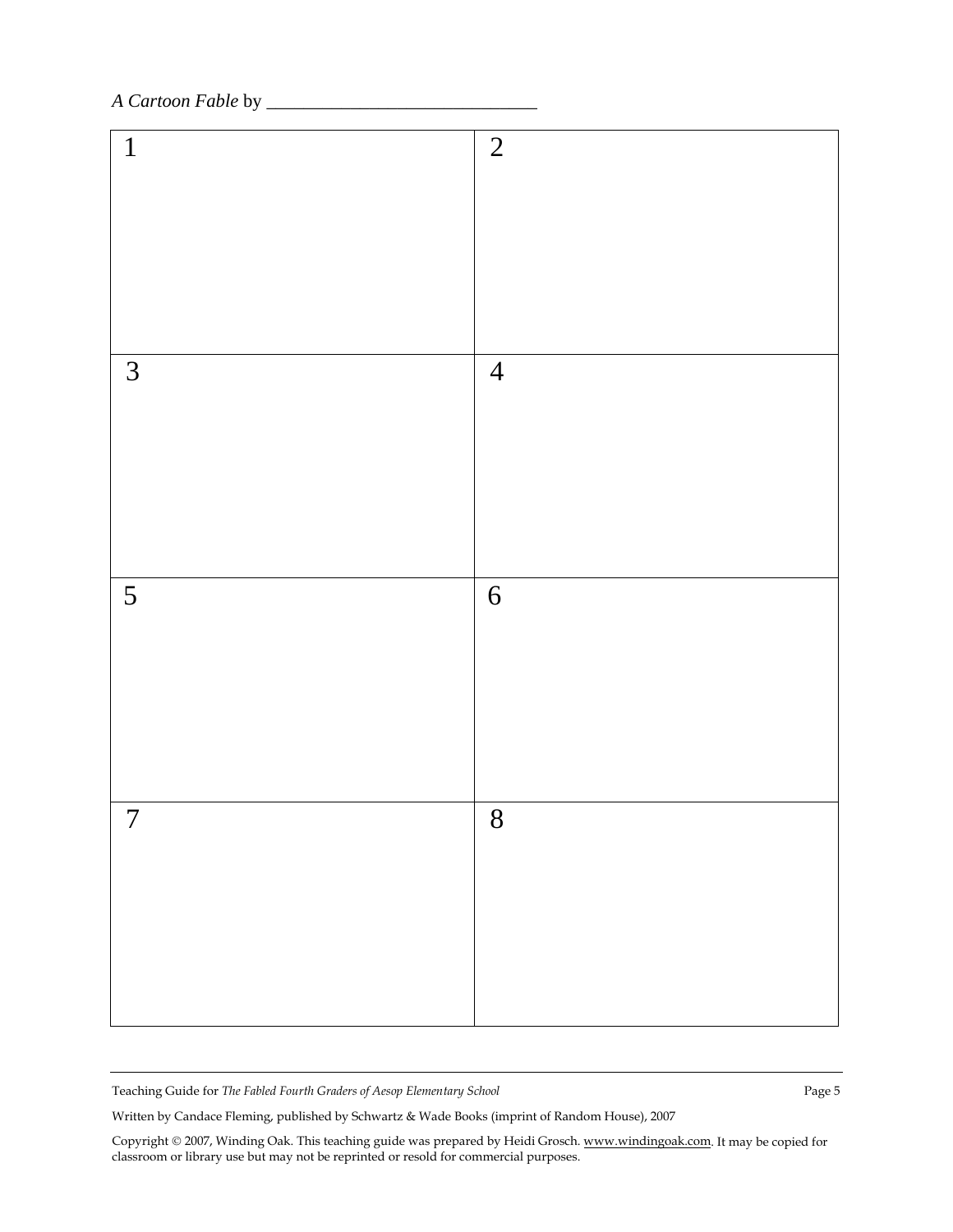#### **A CLASSROOM ACTIVITY FOR OLDER OR MORE ADVANCED STUDENTS:**

#### **Which Fable is which?**

Can you identify which fable inspired each chapter? A great way to do this is to give the students copies of the fables ahead of time and have them identify key elements. For example: What is the lesson the main character learned in this fable? What is the problem and/or what does the main character need or want?

Read *The Fabled Fourth Graders of Aesop Elementary School*. Select a few fables from the list below. To find text for the historic fables, go to www.aesopfables.com*.* 

### **CHAPTER TITLES AND THE FABLES THAT INSPIRED THEM**

- Mr. Jupiter Goes Fourth .................................. The Mice in Council
- An Absentminded Morning ........................... The Heifer and the Ox
- The Librarian in Love ......................................
- Picture Day........................................................ The Miller, His Son, and Their Donkey
- Dance, Stanford, Dance ................................... The Ant and the Grasshopper
- Calvin Goes to Kindergarten .......................... The Old Man and Death
- The Boy Who Cried Lunch Monitor .............. The Boy Who Cried Wolf
- Please Don't Tease Ashley Z........................... The Ant and the Dove
- Pffft!....................................................................
- There Once Was a Man from Dancart ........... The Hare and the Tortoise
- ◆ The Bad, the Beautiful, and the Stinky..........
- Dewey or Don't We?........................................ The Crow and the Pitcher
- Ham and Beans................................................. The Boy and the Filberts
- Missy's Lost Mittens ........................................ Mercury and the Woodman
- Sticks and Stones .............................................. The Lion and the Mouse
- March Madness ................................................
- Catch! ................................................................. The Fox Without a Tail
- The Problem with Being Earnest....................
- Humphrey's Lunch..........................................
- The Spelling Goddess ...................................... The Milkmaid and Her Pail
- First Kiss ............................................................ The Ant and the Chrysalis
- Mr. Jupiter Tables the Fifth .............................

#### **Curriculum connections:**

writing, history, teamwork, social skills, literature

Written by Candace Fleming, published by Schwartz & Wade Books (imprint of Random House), 2007

Teaching Guide for *The Fabled Fourth Graders of Aesop Elementary School* Page 6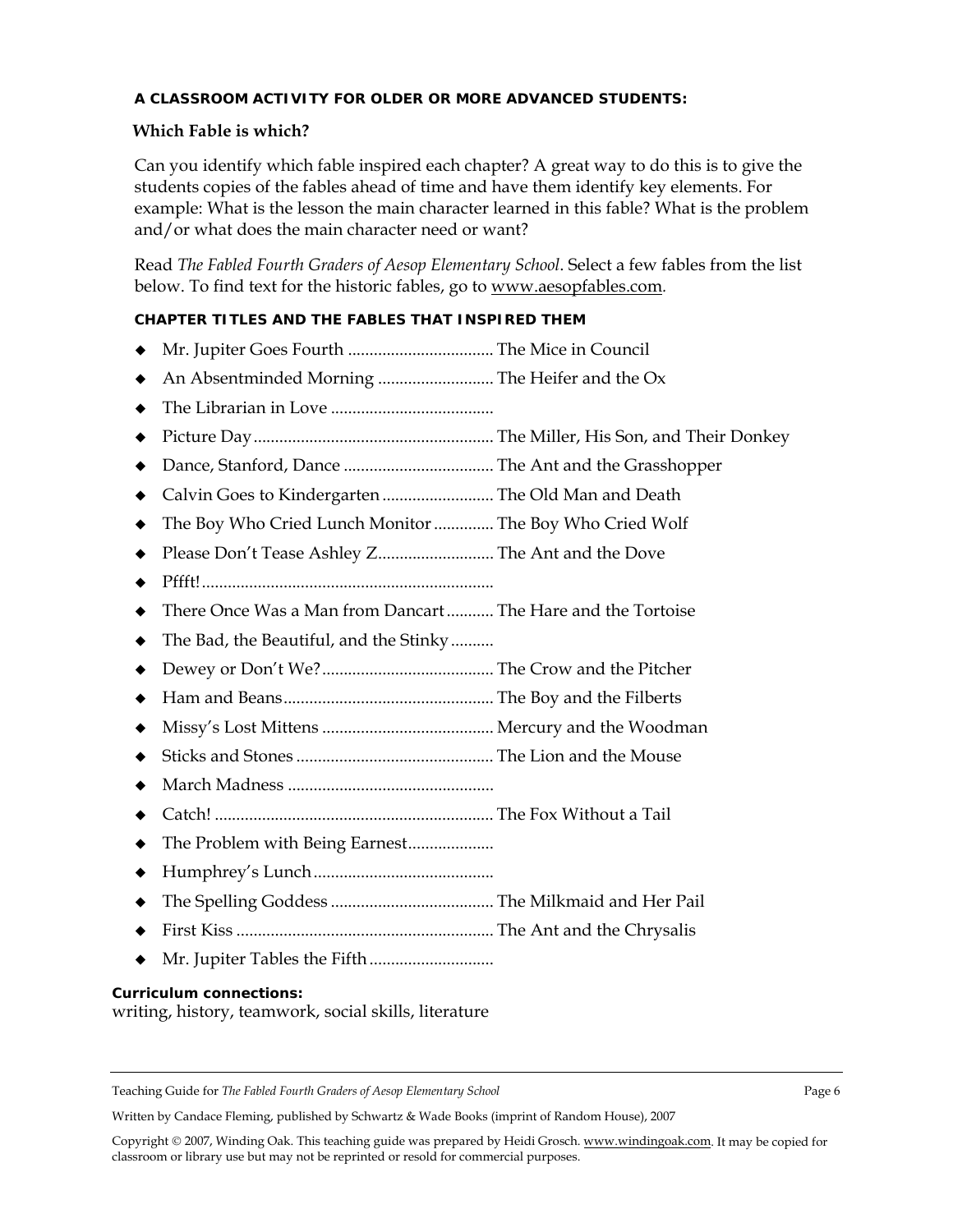# *Storytelling as an Oral Tradition*

Live storytelling is a part of almost every cultural tradition. It has been used to teach history, settle arguments, make sense of the world, entertain, communicate lessons, or information and share family stories.

Theater is a way for students to bring stories to life. It is also a great equalizer. Shy students find new ways to express themselves, smart students aren't always right, and those with limitations discover they have none.

Theater is also a good tool for exploring fables—stories designed to be read out loud or acted out. Fables were originally passed down verbally so sharing them in an interactive way with an audience is the ideal way to experience how they were originally shared.

(For more information on storytelling and children, go to the "Reading Is Fundamental" website at www.rif.org/educators/articles/storytelling.mspx)

#### **A CLASSROOM ACTIVITY: THE LION AND THE MOUSE**

1. Read the fable *The Lion and the Mouse* 

There once was a mouse that decided to run up and down on a sleeping lion. The lion woke up and grabbed the mouse. As he opened his mouth to eat the mouse, the mouse cried out; "I am so sorry, great lion. Please forgive me! If you do I will never forget it. Maybe some day I can do you a great kindness." The thought of the little mouse helping the lion made the lion laugh and he let the mouse go. Many weeks later the little mouse heard a great roar and discovered the lion caught in a net by some hunters. "I can save you!" the mouse cried, nibbling at the ropes. Soon the lion was free. "Thank you little friend," the lion roared. "It is good that we were able to help each other in the end."

Moral or Lesson: Little friends may prove great friends.

- 2. Improvisation games emphasize working together as a group. For more ideas, go to www.improvencyclopedia.org. In an improvisation game, there is no winner. The goal is to get everyone participating and celebrate teamwork.
	- **Pass Catch:** Have the group form one big circle. One player starts the game by facing the person on his/her right and making a gesture and a sound. That person immediately imitates that gesture and sound, then turns to the person on his/her right and makes a totally different gesture and sound. Some variations: instead of passing the sound and gesture to the person on the right, players can pass to any other person in the group. Or try the game without imitating the sound and gesture received; just have the players turn around and throw a new gesture and sound to someone else in the group as quickly as possible.
	- **Animals:** For this game you need an even number of players. Assign everyone an animal type; be sure there are at least two of each type. Keep the animal assignments secret from the rest of the group; each player only knows the type of animal they are. Give the group a number of activities to perform as their animal type. For example:

Teaching Guide for *The Fabled Fourth Graders of Aesop Elementary School* Page 7

Written by Candace Fleming, published by Schwartz & Wade Books (imprint of Random House), 2007

Copyright © 2007, Winding Oak. This teaching guide was prepared by Heidi Grosch. www.windingoak.com. It may be copied for classroom or library use but may not be reprinted or resold for commercial purposes.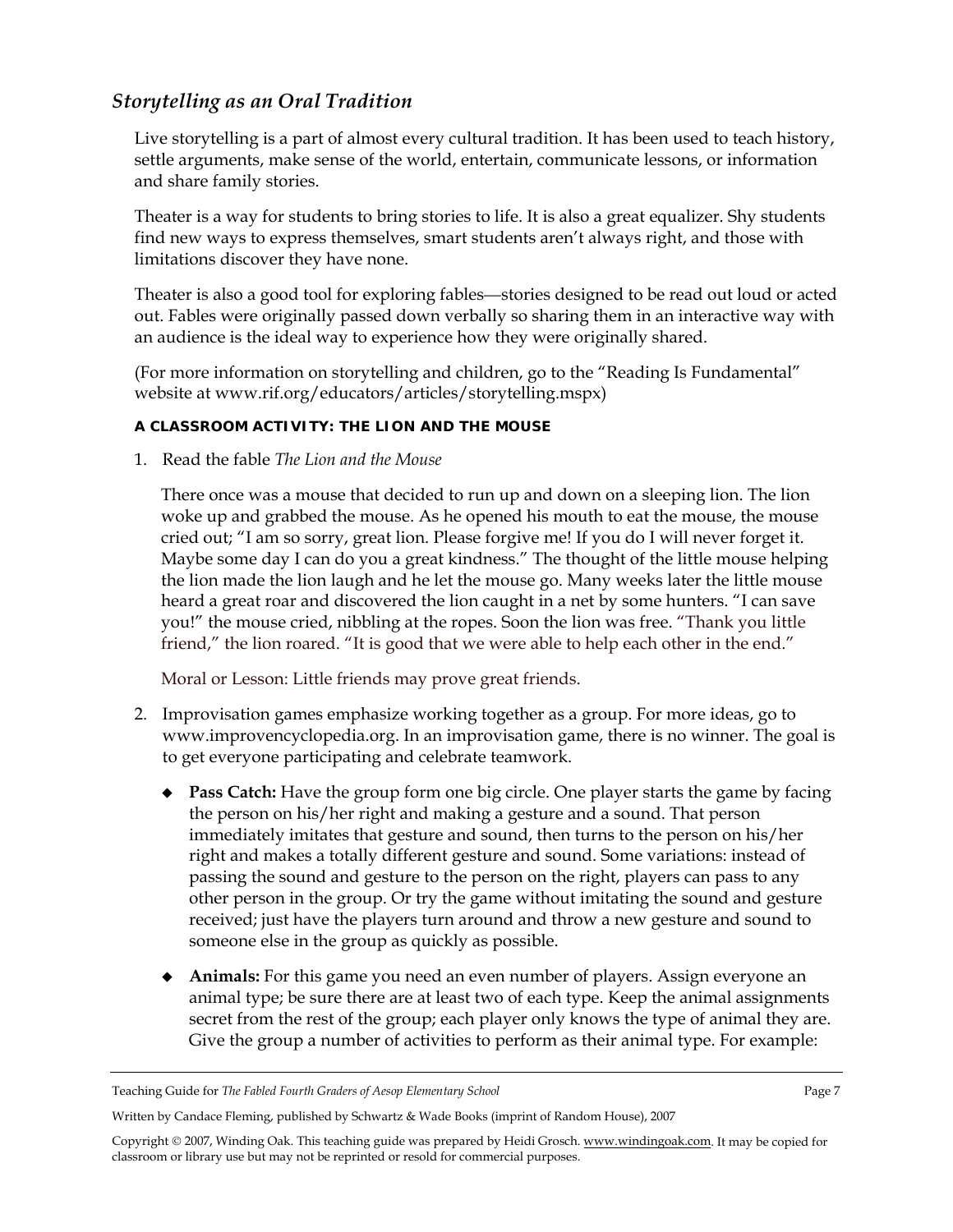Eating, drinking, grooming, sleeping, and playing. After all the activities have been performed, ask the players to find the other animals of their kind.

 **Synchro Clap:** Have the group form a big circle. One player starts the game by making eye contact with another player. Then they both clap their hands at the same time. The "receiving" player then makes eye contact with another player and they "synchro-clap." Once a rhythm is established, start accelerating slowly.

#### **A CLASSROOM ACTIVITY:READER'S THEATER**

Copy the reader's theater piece and distribute it to the class. Have them read it in small groups or divide the class into three parts. Look at other fables from Aesop and turn them into reader's theater pieces. Some fables that would work well are: "The Tortoise and the Hare," "The Boy Who Cried Wolf," and "The Lion and the Mouse." (Text available at www.aesopfables.com)

#### **The Crow and the Pitcher**

A note: The chapter *Dewey or Don't We?* in *The Fabled Fourth Graders of Aesop Elementary School* is based on this fable. ThisReader's Theater piece calls for three readers. They can be individual readers or the class can be divided into three groups.

| Reader One:   | A crow                                                                           |
|---------------|----------------------------------------------------------------------------------|
| Reader Three: | Half-dead with thirst                                                            |
| Reader Two:   | Caw! Caw!                                                                        |
| Reader One:   | Came across a pitcher                                                            |
| Reader Two:   | A pitcher?                                                                       |
| Reader One:   | An empty pitcher that had once been filled with water.                           |
| Reader Three: | Well it wasn't completely empty. There was a little water left in<br>the bottom. |
| Reader Two:   | Unfortunately                                                                    |
| Reader Three: | When the Crow put his beak into the mouth of the pitcher                         |
| Reader One:   | To drink that little bit of water that was left                                  |
| Reader Three: | The Crow discovered that his beak wasn't long enough to reach<br>the water.      |
| Reader Two:   | Tough luck.                                                                      |
| Reader Three: | He tried                                                                         |
| Reader One:   | And he tried                                                                     |
| Reader Two:   | But at last he had to give up.                                                   |
| Reader One:   | Then the Crow thought of something                                               |

Teaching Guide for *The Fabled Fourth Graders of Aesop Elementary School* Page 8

Written by Candace Fleming, published by Schwartz & Wade Books (imprint of Random House), 2007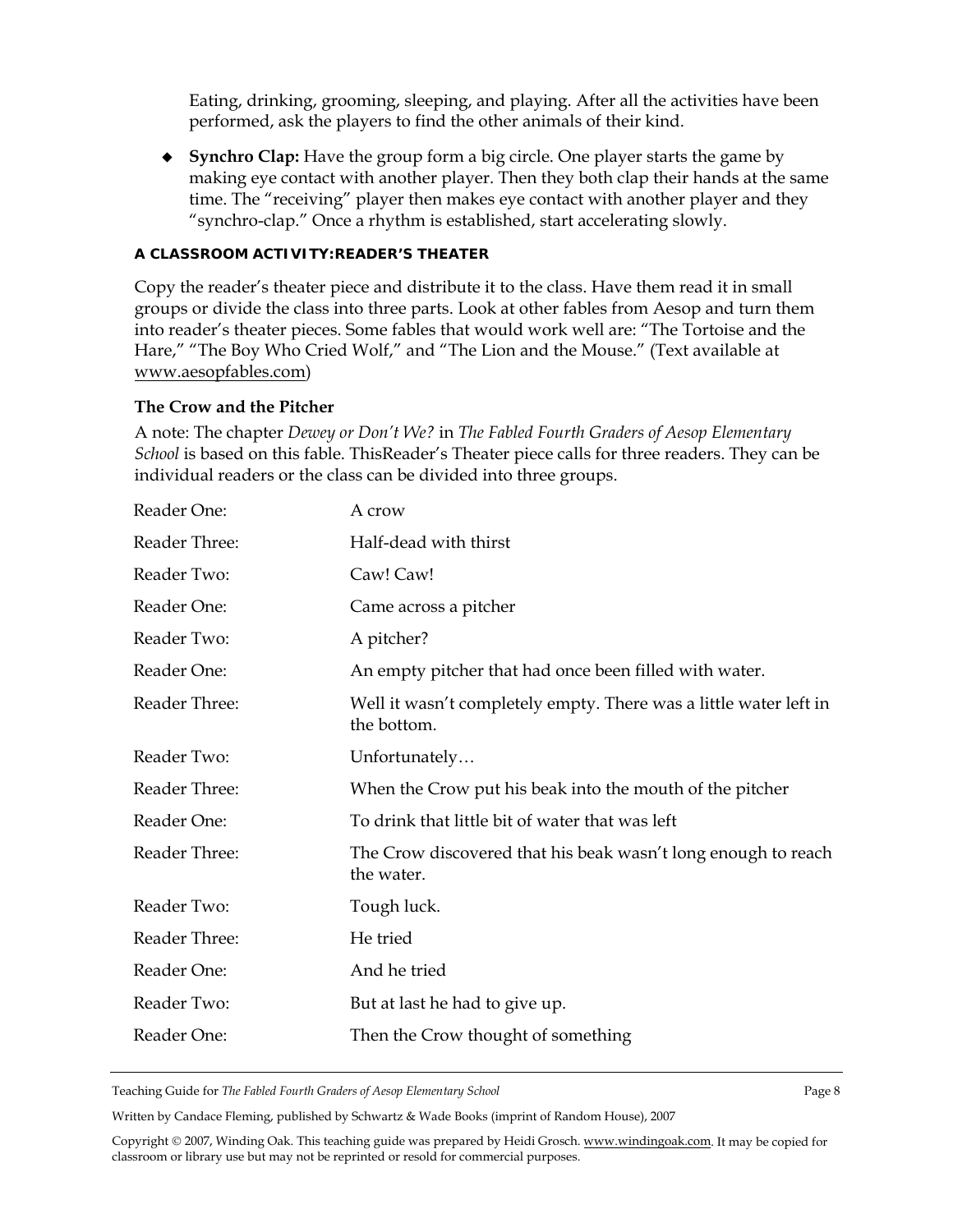| Reader Three:            | Brilliant!                                                                           |
|--------------------------|--------------------------------------------------------------------------------------|
| Reader Three:            | He took a pebble off the ground                                                      |
| Reader One:              | And dropped it into the pitcher.                                                     |
| Reader Three:            | Plunk!                                                                               |
| Reader Two:              | Smart crow                                                                           |
| Reader One:              | Then he took another pebble and dropped it into the pitcher.                         |
| Reader Two:              | And another                                                                          |
| Reader Three:            | And another                                                                          |
| Reader One:              | He took pebble after pebble and dropped them into the pitcher.                       |
| Reader Two:              | Plunk!                                                                               |
| Reader Three:            | Plunk! Plunk!                                                                        |
| Reader One:              | Plunk! Plunk! Plunk!                                                                 |
| Reader Three:            | Finally                                                                              |
| Reader One:              | At last                                                                              |
| Reader Two:              | After working really hard                                                            |
| Readers One, Two, Three: | Victory!                                                                             |
| Reader Three:            | The Crow saw that the water was getting closer to the top of the<br>pitcher          |
| Reader Two:              | So he dropped in a few more pebbles                                                  |
| Reader One:              | Until the water was finally close enough to the top for the Crow<br>to take a drink. |
| Reader Two:              | Ahh                                                                                  |
| Reader Three:            | And the moral of the story is                                                        |
| Readers One, Two, Three: | Little by little does the trick! Or  Necessity is the mother of<br>invention!        |

Teaching Guide for *The Fabled Fourth Graders of Aesop Elementary School* Page 9

Written by Candace Fleming, published by Schwartz & Wade Books (imprint of Random House), 2007